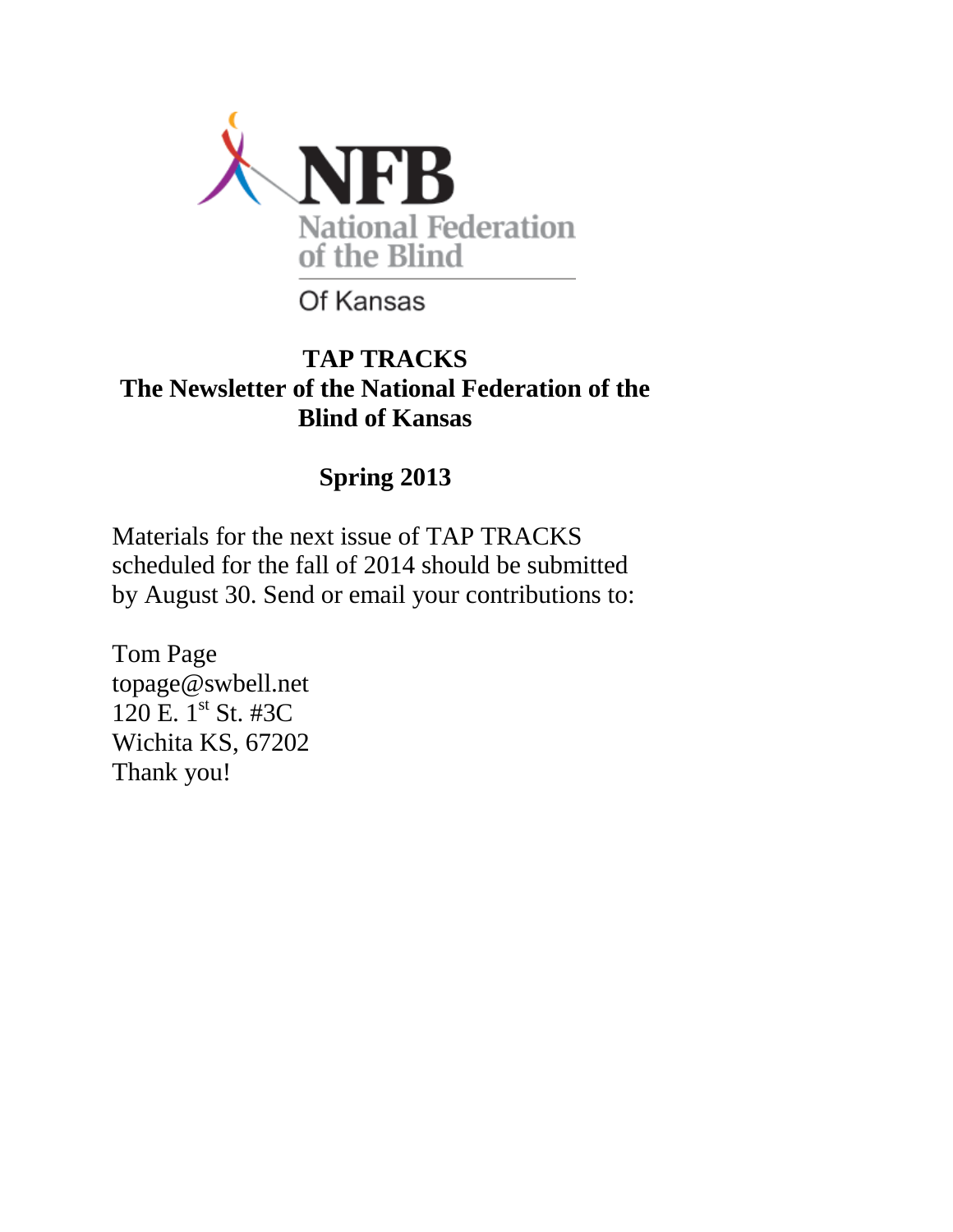From the Presidents Desk – Tom Page (President, NFB of KS)

Greetings fellow federationists! It has been an action packed time since the last newsletter. Last Fall we came together in Wichita for our annual convention. We celebrated our successes, mourned our lossess, and gathered strength and resolve for the coming year. Gary Wunder (our national representative) injected his gentle wisdom into the proceedings and lent outside perspective that helped greatly to encourage us in our ongoing work.

Scholarships were presented to Anya Avromenko of Emporia State, Charles Wilks of Kansas State, and Dustin Turner of Baker University. Attached to this newsletter are the 2014 scholarship announcement application forms. If you know of a blind student or teacher of the blind please pass these on to them!

The convention theme of thinking for change was highlited at our opening session by Maryse Figueroa and Rob Tabor did an excellent job leading the first day's seminar focused on what is the National Federation of the Blind. We welcomed guests including: the director of Wichita Transit, Steve Spade, and the director of Wichita State's Disability Services office, Grady Landrum. Frank the chief executive of Wichita's Disabled American Veterans reminded us that an organization does not have to use special wage certificates to run a successful thrift store operation and that empowering each other through the sharing of our individual experiences creates a synergy that allows our organizational efforts to prosper. That night, we all enjoyed the banquet dinner and jazz band featuring Wichita veterans Jim Keefer and John Salem. The next day we worked together to complete our business meeting and returned to our respective home towns.

We were pleased to be joined by Michael Monteferrante, the CEO of Envision (a large workshop in the area). Michael has been learning more about the true nature of blindness and capabilities of blind people by engaging with us. Our newly formed Blind Industrial Workers of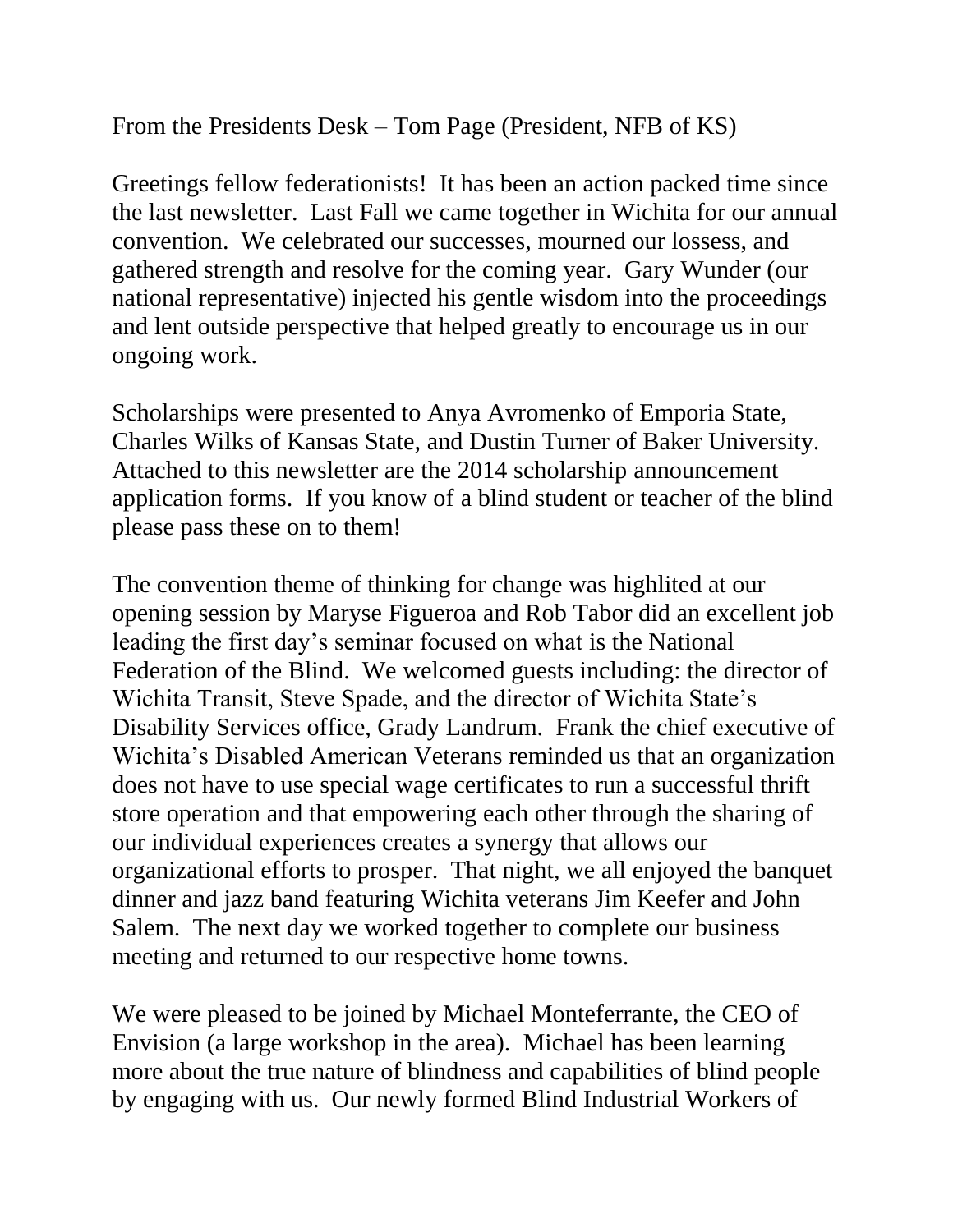America Committee celebrated adding its 11th dues paying member at the convention and has continued to work together to provide Mr. Monteferrante with ideas and suggestions for improving working conditions at the shop. (see chapter reports)

The winter was a hard one complete with heavy snows and sub-zero temperatures. Some of our work was disrupted by the extreme weather and we were unable to follow through on plans to travel as a group to Topeka to lobby for Newsline funding. We are configuring new plans to take up this important work in the Fall. Our advocacy efforts were not hampered with regard to the Kansas Vocation Rehabilitation agency. We were successful over the winter in helping several members resolve problems that were affecting their ability to receive services or educational funding. This work is also ongoing as unfortunately we live with one of the least successful agencies in the nation. We will not stop until all blind Kansan's are able to equally access the very important services that VR can provide.

The return of spring has brought much new work on advocacy with VR, local, state, and national government, and the workshops. We were able to send eight members to the Washington seminar (see Rob Tabor's writeup in this newsletter) and are proud of the work we performed in D.C. with our fellows from across the nation. The chapters continue to work in their locales to achieve security and opportunities for all blind Kansans. The South Central chapter continues to work with the city government to improve the transit system, the Blind Industrial Workers continue to meet and engage with the workshop management and the Jayhawk chapter is working towards putting on the 2014 convention this November. In Kansas City the Johnson county and Kaw Valley chapters have partenered with the KCMO chapter to engage in fundraising and continuing work with the Kansas State School for the Blind. Our at large chapter continues to provide resources and fellowship for those in the more rural areas of the state. If you are reading this but don't attend one of the monthy chapter meetings; join us in changing what it means to be blind in Kansas.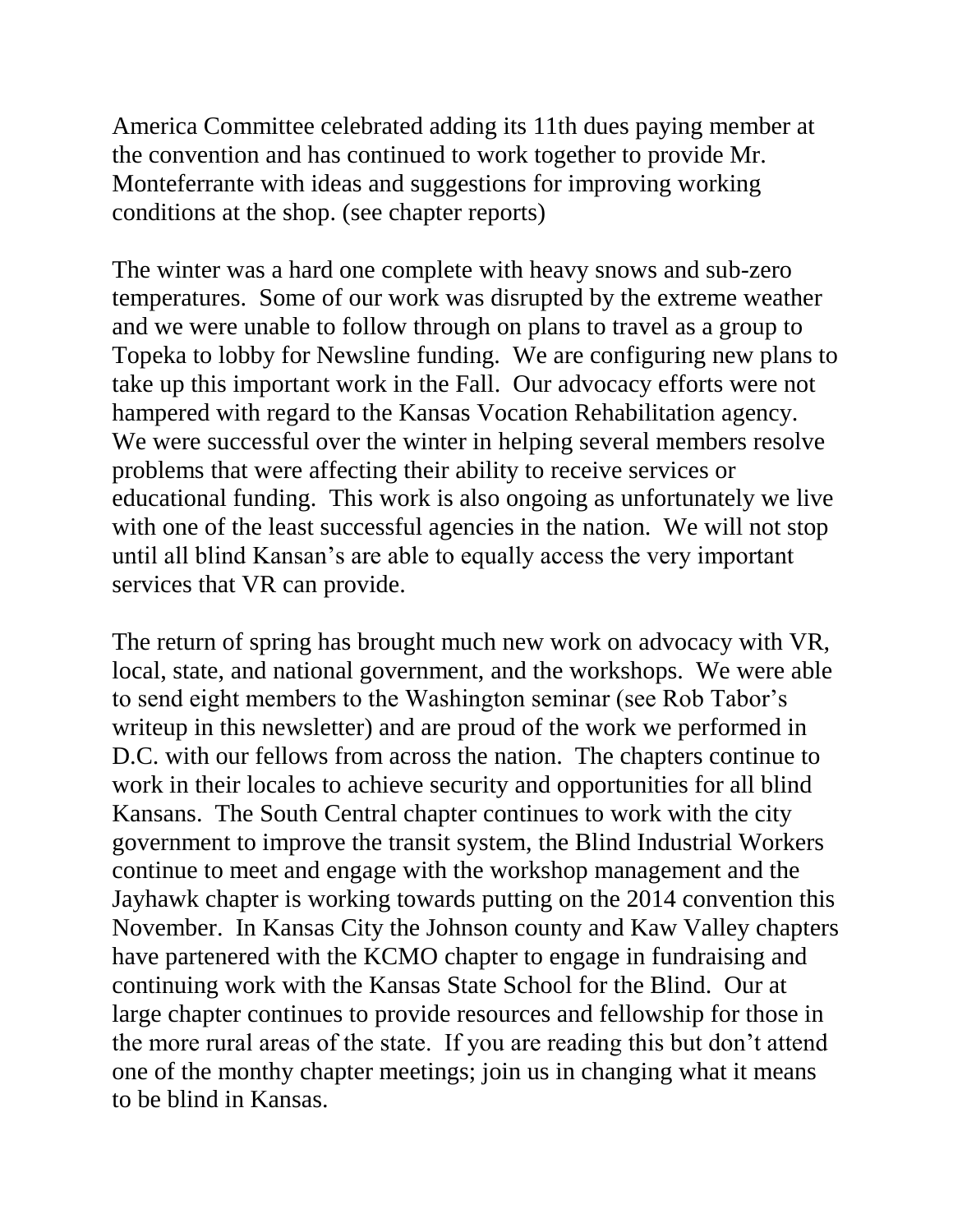THE 2014 WASHINGTON SEMINAR -- By Rob Tabor, 1st Vice President, State Legislative Coordinator

Though participation in the 2014 NFB Washington Seminar was slightly down from recent years, I can assure you that Kansas was well represented by eight proud and fired up Federationists with a good mix and balance of grizzled veterans and first time participants. Our delegation included our state president Tom Page, Rob and Susan Tabor, Leonard and Meg Silkey, Renee Morgan, Andrew Crane, and Anya Avramenko. Even with a slightly smaller delegation we still had enough Kansas Federationists to form two teams to descend on the six members of the Kansas Congressional delegation. Though most of our meetings were with House and Senate office staffers, Tom's team got to meet with Rep. Mike Pompeo who represents the fourth Kansas congressional district which includes the Wichita and Sedgwick County areas.

Our 2014 visit to Capitol Hill centered around the three bills or items which comprise our legislative priorities for this year. These include HR 831, the Fair Wages for Workers With Disabilities Act, HR 3505, the Technology Education and Accessibility In Colleges And Higher Education Act (TEACH), and a proposed air Carrier Technology and Accessibility Act (ACTA). The Fair Wages bill calls for the repeal of Section 14C of the Fair Labor Standards Act (FLSA) which now permits employers who hold special wage certificates from the US Secretary of Labor to pay subminimum wages to its workers. If our Fair Wages bill passes, all employers including nonprofit sheltered workshops would be required to comply with Federal minimum wage provisions of the FLSA within three years of enactment.

The TEACH bill calls on the Federal Access Board to develop a draft set of voluntary standards for accessible digital teaching materials for blind students in universities and other post-secondary educational settings. The NFB legislative staff is asking us to devote maximal effort to gain more co-sponsors, especially among Republican House members.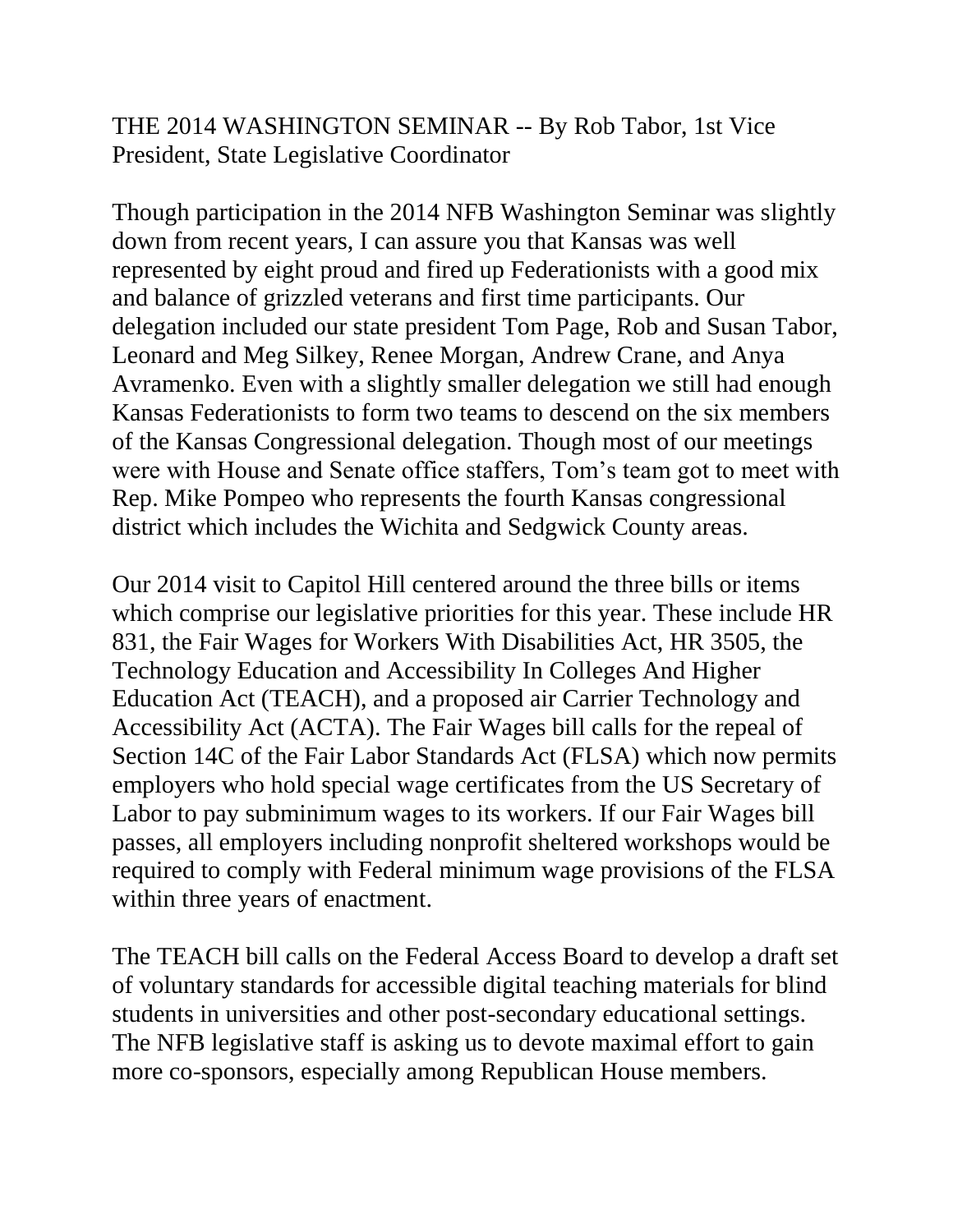Unfortunately, none of the Kansas delegation agreed to sponsor or cosponsor any of our legislative agenda, but making our voices heard each and every year is of the utmost importance and I hope it will never be neglected. I extend a hearty thanks to all of our Federation colleagues who participated and to those who have responded to calls for action at time critical points in the legislative process.

The best gain from our endeavors so far has been the growth in the number of co-sponsors of the fair wages bill in the House to 79 as of the day of this writing. We will need 218 to guarantee passage, but our legislative staff believes we now have enough co-sponsors to begin asking our senators to introduce a companion bill in the senate. Of course we could wait for the house bill to make its way to the senate, but momentum is crucial at this point of the year. A companion bill will enable us to gather co-sponsors at both ends of Constitution Avenue at the same time.

Chapter Reports

At Large Chapter Report By Rob Tabor

The At Large chapter of NFBK meets regularly via teleconference on the third Friday of each month from 7:00 pm to 8:00 pm. Rob Tabor, NFBK First Vice president, usually chairs the teleconference meeting, which has an average of seven participants, and the content is fairly typical of a face to face chapter meeting including the playback of national presidential release messages by our national president, Dr. Marc Maurer. We also feature a skills enrichment segment which can cover any topic from how to make waffles to the latest and greatest DAISY digital playback device or refreshable braille display device.

Interest among participants in recent meetings has been expressed to take the necessary steps to launch a charterd at large chapter of the NFB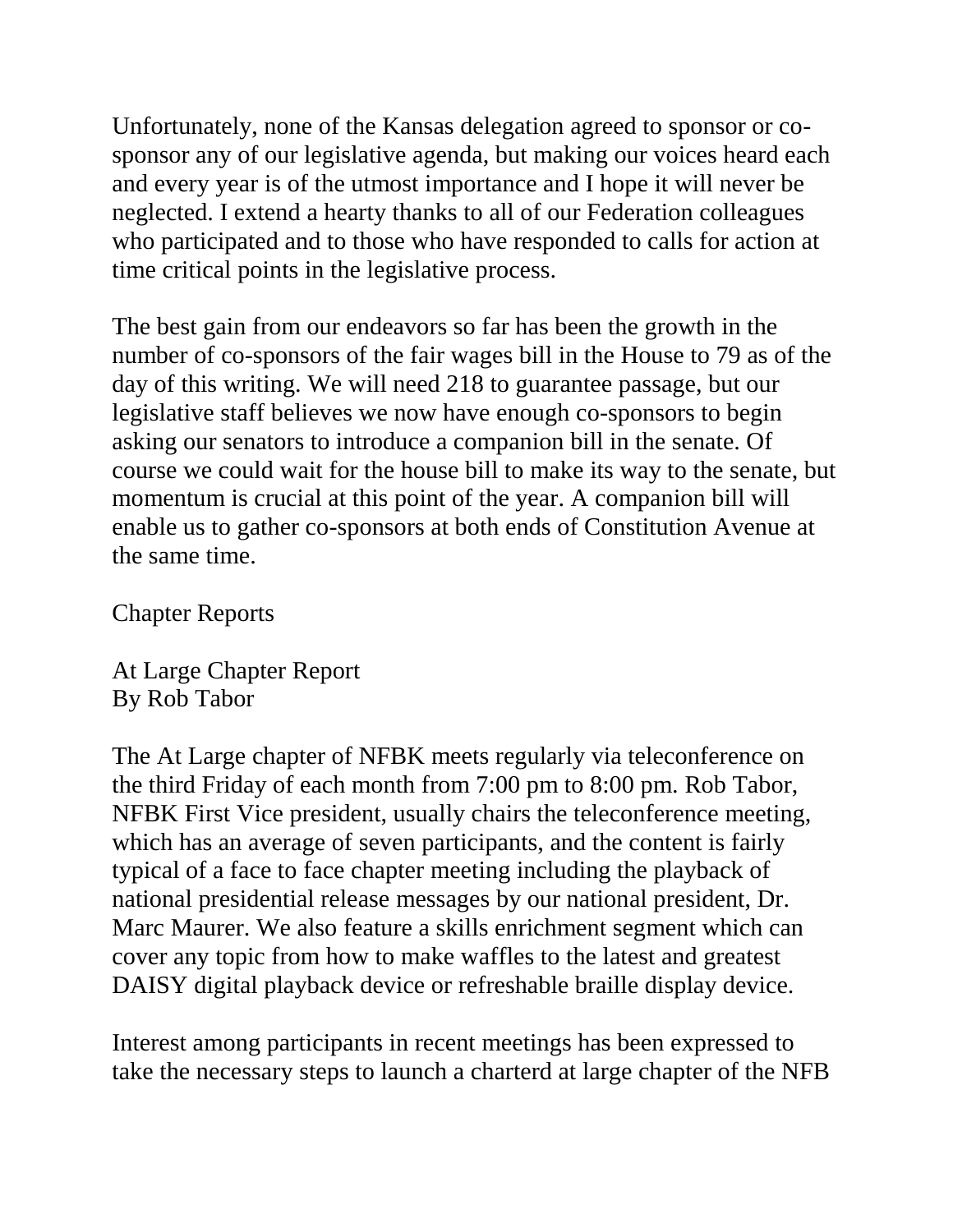of Kansas. It is interesting to note that the Colorado state NFB affiliate has launched an apparently robust and thriving at large chapter.

You may dial into the At Large chapter teleconference call by dialing either

866-476-8702 toll free or

916-233-4200 unlimited long distance. The conference participant access code in either case is 950655 followed by the hash or pound key (#), but the automated greeting system won't let you forget that. We invite you to check us out at our next teleconference meeting on May 16 at 7:00 pm. If you are subscribed to our Home On The Range email distribution list, a reminder is usually posted just a few days before the call.

Blind Industrial Workers Committee By Tom Page

The NFB of KS Blind Industrial Workers committee had its first meeting last October at the River City Brewery over pizza (and beer for some). The 7 members voted to join the newly reconstituted Blind Industrial Workers of America Division and form a committee to engage with local workshop management on behalf of the blind workers. The committee elected Leonard Silkey Chairperson, and Meg Silkey Secretary.

Our friend Charlie King read aloud a letter containing a digest of worker concerns that had been voiced in 2 previous informal meetings earlier in the year. The committee asked me to send the letter to Michael Monteferrante (CEO of Envision) and seek a meeting on the issues therin.

We invited Mr. Monteferrante to our state convention (some two weeks later) and he did attend part of the day and engaged with many members. Our National Representative Gary Wunder came to town early and toured the Envision facility. During the convention the membership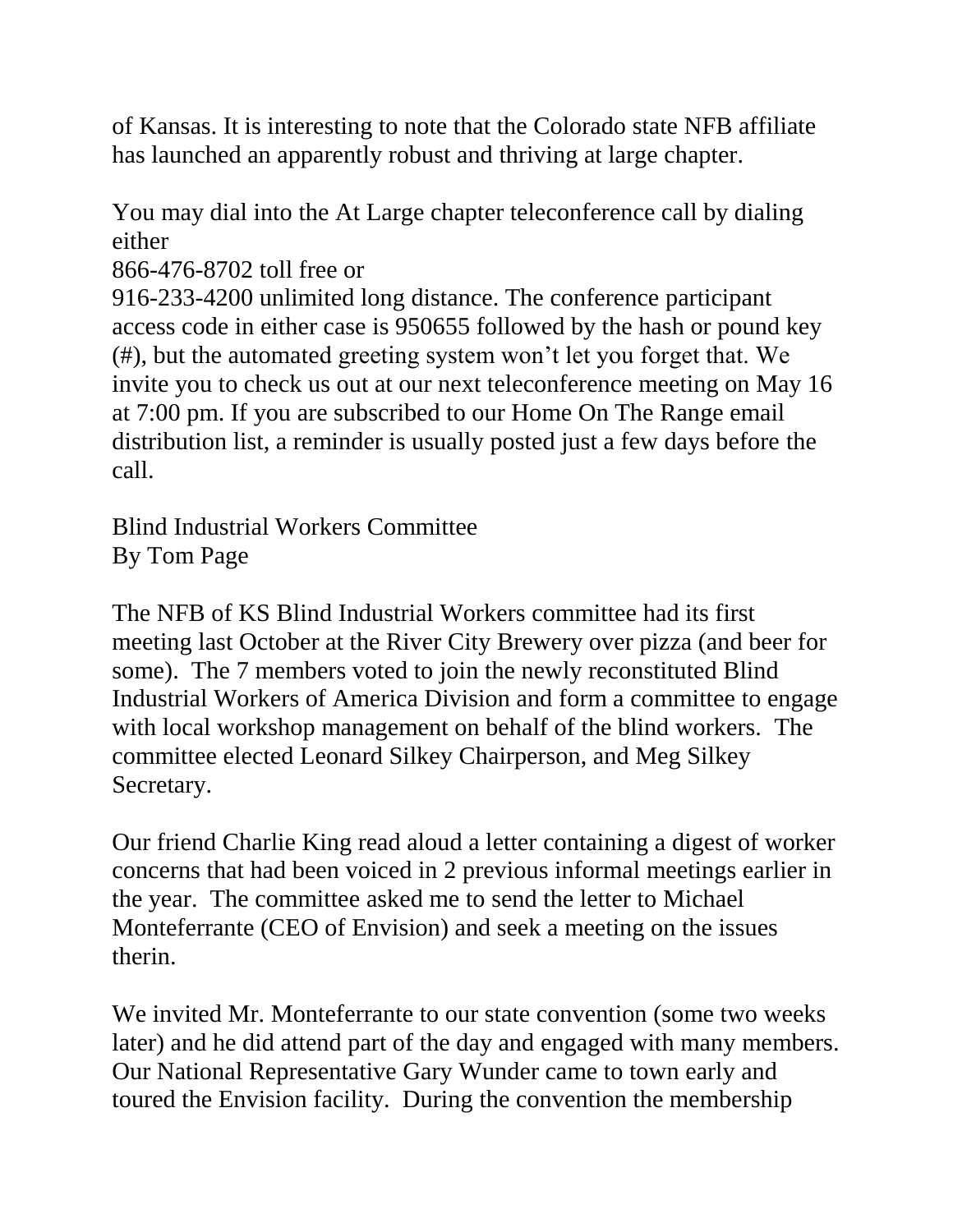grew to 11. Due to tech glitches and changes in my address the letter was not sent to Mr. Monteferrante until after the new year. Weather and a water pipe rupture further delayed the meeting regarding the workers concerns.

In the meantime the BIW division committee met again and discussed old and new concerns over pizza as the guests of the Service Employees International Union #513 at their offices. At this meeting the committee reiterated their commitment to improve conditions at the Envision workshop by encouraging the management to convert to an empowerment shop by:

- Creating paths of opportunity for blind workers to move up in the organization
- Creating paths of opportunity for blind workers to transition to integrated competitive employment
- Phasing out sub-minimum wage
- 7 actionable items were also presented in writing to Mr. Monteferrante regarding factory conditions

Shortly after this meeting I accompanied Serena Nickell (South Central Chapter President) to the Envision office building where we met with Mr. Monteferrante. Mr. Monteferrante did not agree with much of the committee letter. He did not want to discuss the sub-minimum issue and insisted that the special programs (yoga, art classes, exercise class) and the low number of productive hours of some of the workers made it unfair to criticize the low wages our 2012 FOIA request showed was being payed to workers under special wage certificates. He believes that when these programs and hours are considered that none of his employees are payed less than minimum wage.

Although he refused to discuss sub-mininum wages he did confirm that action had been taken on placement of Braille information in the factory. He also addressed several quality control issues raised by machine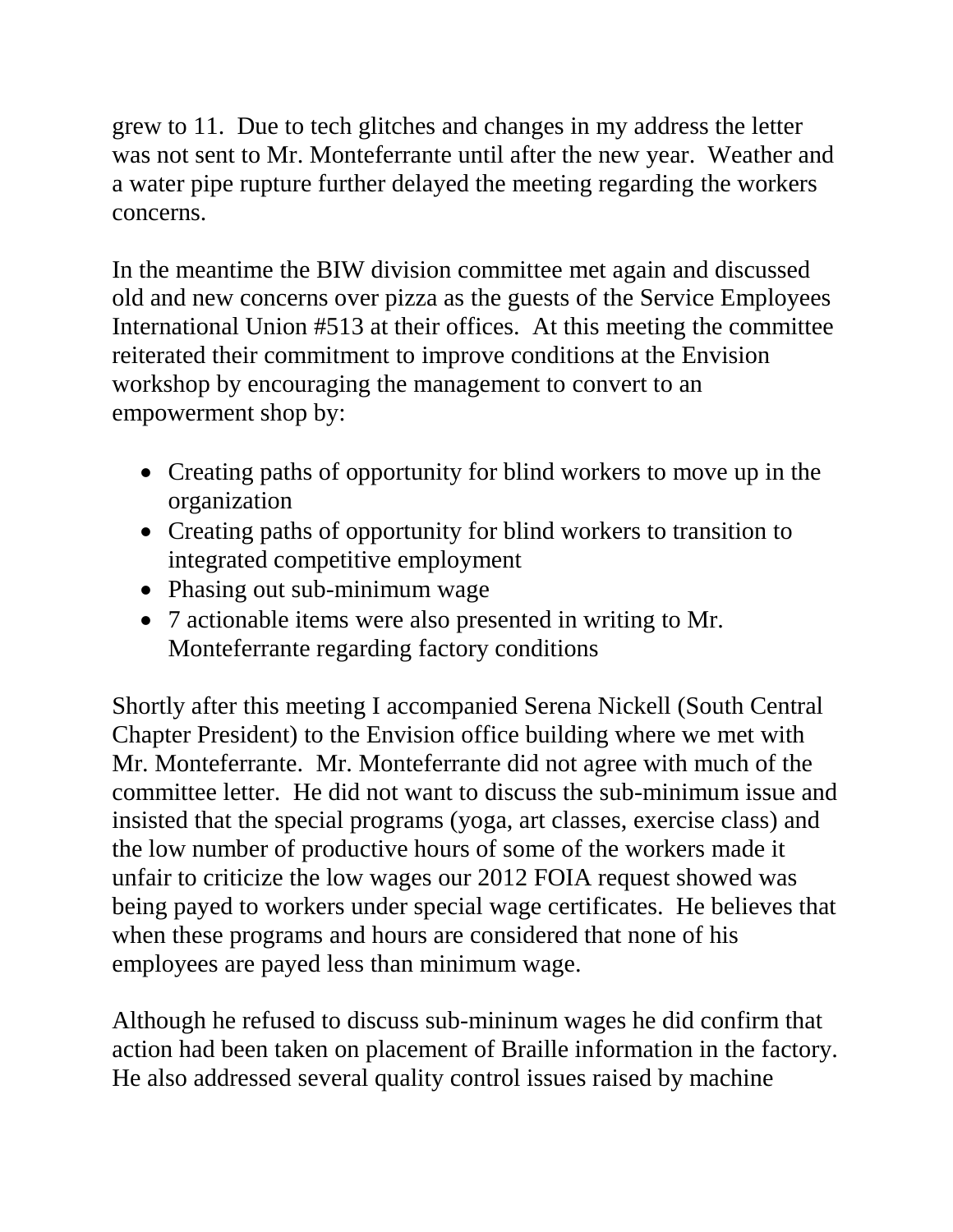operators. Mr. Monteferrante is looking into several other of the factory issues regarding the accessability of the machines and indicated he would know more on the timeline for talking machines soon. The committee will meet this June and looks forward to more engagement with Mr. Monteferrante.

Jayhawk Chapter Report By Rob Tabor, Chapter President

I begin today's Jayhawk Chapter report on a wistful note of the loss to our chapter of Dr. Chikako Mochizuki, our immediate president emerita, who moved to Duluth Minnesota where she is now an assistant professor of Asian history at The University of Minnesota At Duluth. Though we're sad to lose Chikako, we are deeply appreciative of her contributions over the years to the NFB of Kansas and to the Jayhawk Chapter. So our loss is the Minnesota affiliate's gain.

We're very excited to announce a chapter fund-raising event at Freddy's Frozen Custard and Steak Burgers, 2030 West 23rd, Lawrence, Kansas on May 22 from 5:00 pm to 8:00 pm. As of this writing the promotional flyer, which will serve as proof to the Freddy's staff of a customer's intention to benefit our NFB chapter, is being developed and will soon be presented on Home On The Range. So look for our Freddy's event brochure, coming to an inbox near you.

The Jayhawk chapter continues to meet on the third Saturday of each month at Independence, Inc., 2001 Haskell Avenue, Lawrence, from 1:00 pm to 3:00 pm. Any Federationist or potential new Federationist is welcome to visit us any time.

Johnson County Chapter By Susie Stanzel, Chapter President

We had a very nice Christmas party in December with lots of good food to eat.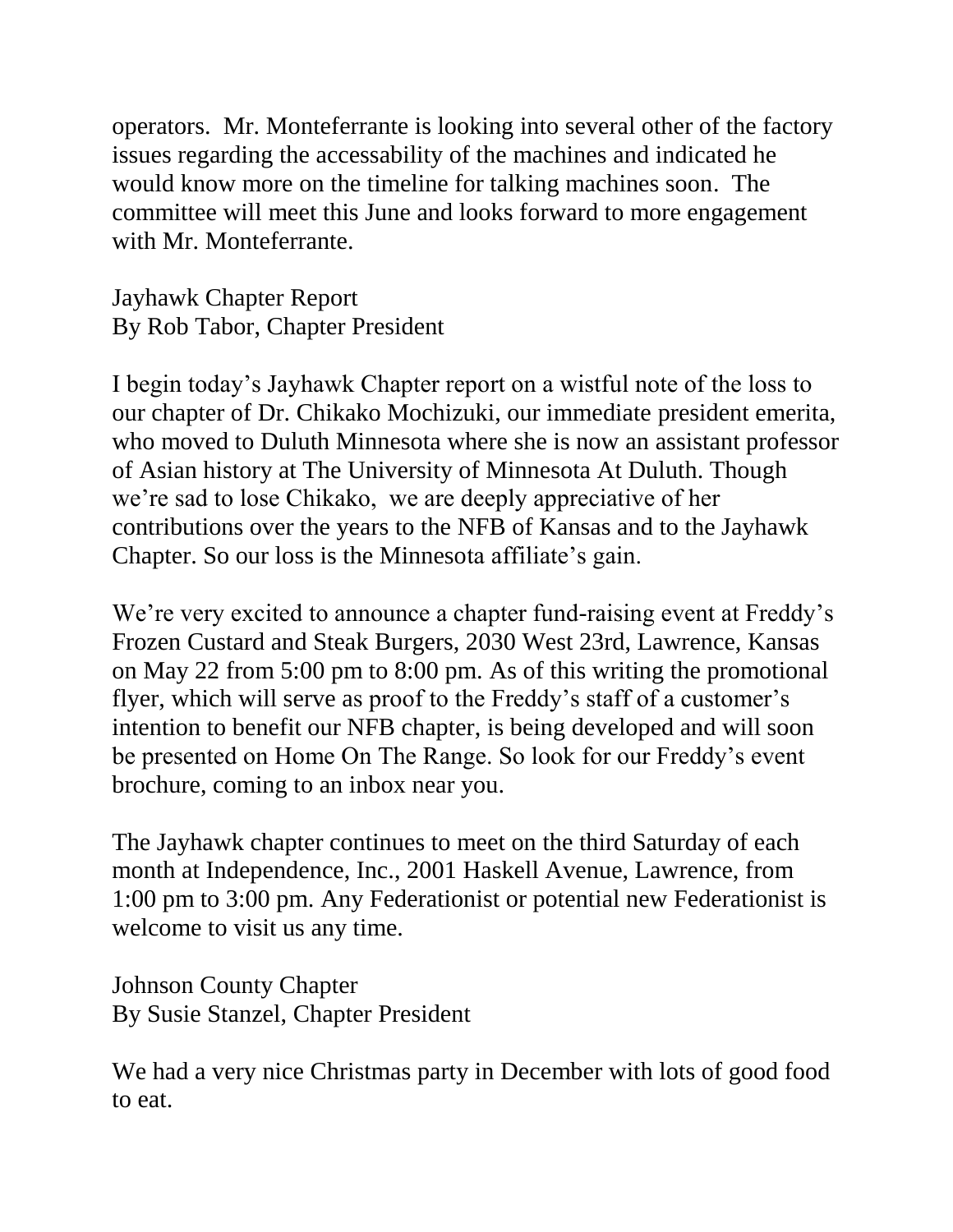Pila Mahoney sold her home and has moved to an apartment in Missouri. However, we are very fortunate she is going to remain active in the chapter.

Randy Phifer has written a tremendous oration called "Lemons Blossom Lemonade". He is determined not to let his health challenges get him down and hopes to serve the community by encouraging people to make some healthy changes in their lives. He was published in the Kansas City Globe newspaper. Please see the flier elsewhere in this publication. This is a link to his presentation:

https://m.youtube.com/watch?v=sJEACn\_3X-Y

He has also developed a method to play chess using no board nor pieces. A flier describing the method can also be found elsewhere in this publication.

I continue to talk with callers and offer encouragement when they think life is certainly coming to an end. We know there is life after blindness!

The Johnson County Chapter of the NFB of Kansas meets the second Friday of each month at Bethany Lutheran Church at 91st and Lamar. Our meeting starts at 6:30.

South Central Chapter Report By Serena Nickell, Chapter President

The NFBKS South Central chapter has been pretty busy lately. We started off the year with a new slate of officers. They include: President: Serena Nickell, Vice President: Leonard Silkey, Secretary: Emily Schlenker, And Treasurer: Diane Fleming.

In March of this year two of our chapter members participated in another bus ride to test the accessibility of the automated system for announcing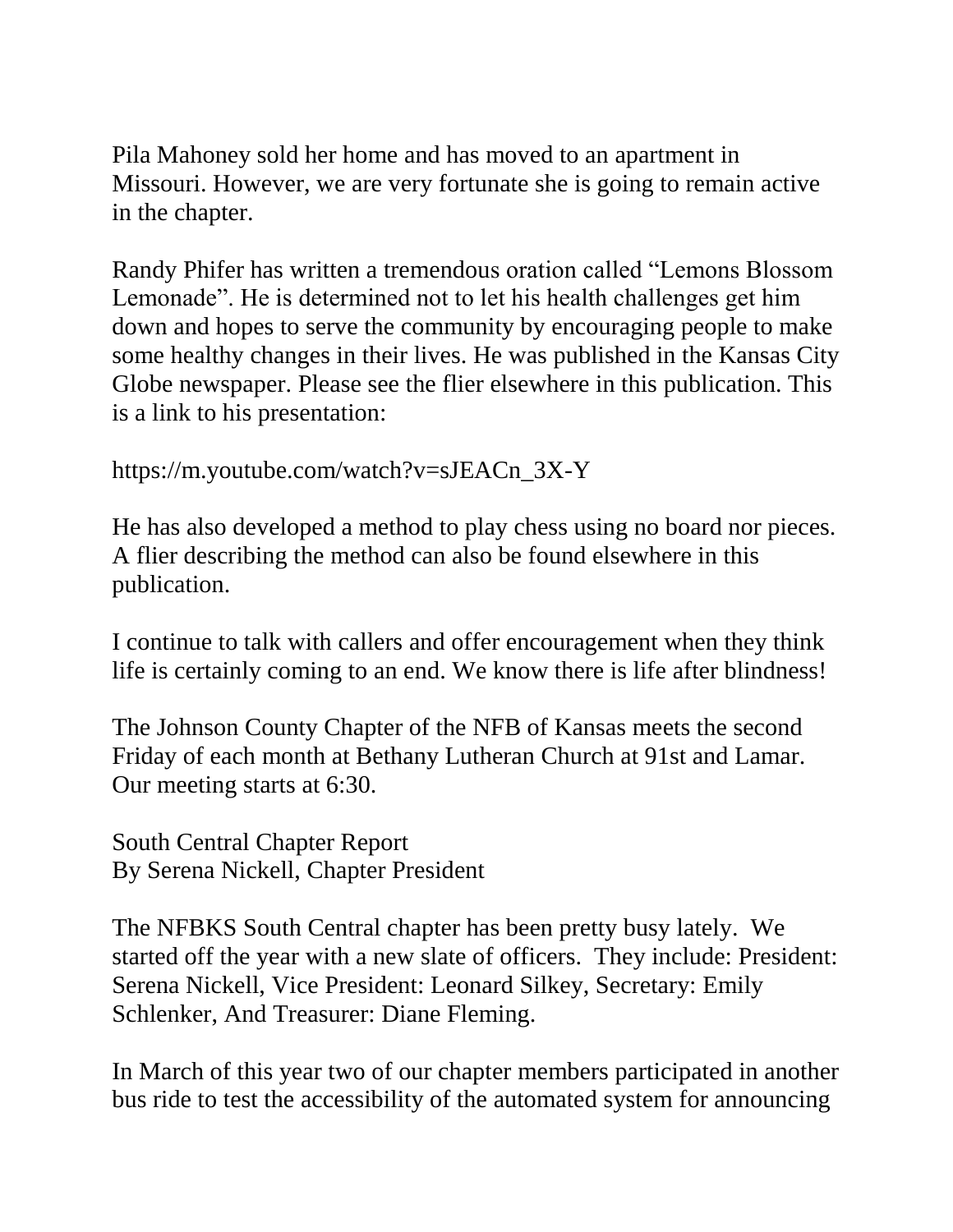bus stops. When we first started this process the announcement systems were working at about 3%. Now they are working at approximately 90% which is a great improvement.

In April public meetings were held in various Wichita locations to provide input on the revision of the city plan. One of the city's options included a vast improvement to the Wichita public transit system and we were able to mobilize 12 members to the various meetings. Needless to say our chapter is passionate about any possibility of improving our current system. If you live in the Wichita area call or email your city council person today to encourage them to include funding for the Wichita Transit Vision Plan in the sales tax referendum coming up this fall.

Our chapter will be participating in Wichita River Festival's Celebrate Abilities Day for the second year in a row on Tuesday June 3rd in the evening. We will also be holding a fundraiser in mid June to help chapter members wanting to attend National convention in July.

We meet at the Wichita Downtown Public Library on the second Saturday of the month from 1-3PM. The South Central chapter also holds a Saturday social held on the 4th Saturday of each month. These socials range from going out to eat to bowling as well as other public activities. Call Meg Silkey at 316-882-3069 for information on the social calendar.

Contact us at: National Federation of the Blind of Kansas President, Tom Page 120 E.  $1^{st}$  St. #3C Wichita KS 67202 http://www.nfbks.org

#### **Lemons Blossom Lemonade**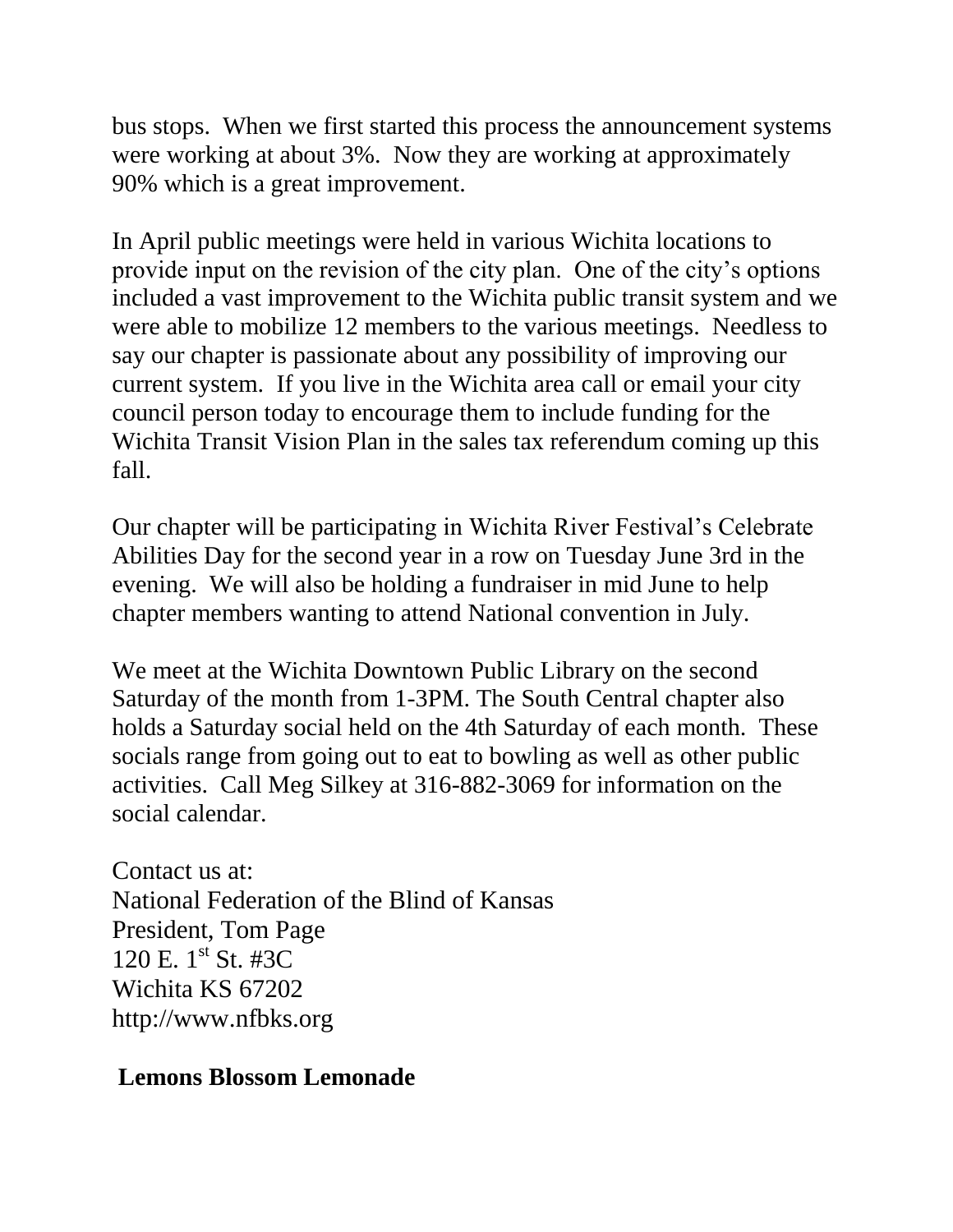Randy J. Phifer delivers a personal and inspiring oration conveying his life with diabetes. The motivational sharing testimony reveals his embrace and endurance with blindness, heart disease, kidney disease, and neuropathy. You will be encouraged to embrace your family medical history and live a wellness lifestyle. Invite friends and family to experience this touching and informative oration To schedule this dynamic, must see, motivational sharing



testimony, please contact us at (913) 438-7757 or Email [RJPmotivation@Gmail.com.](mailto:RJPmotivation@Gmail.com)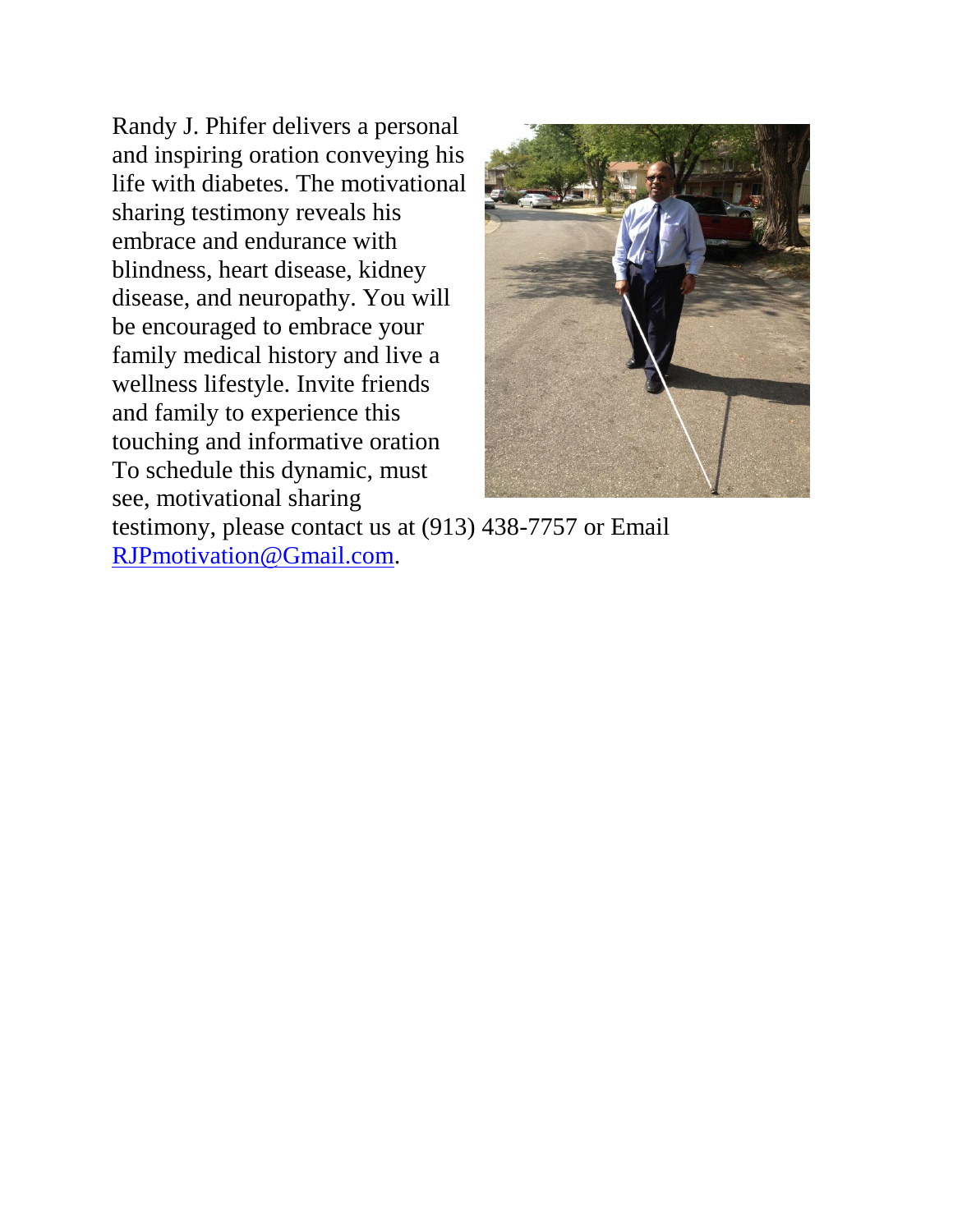

### 2014 NFB OF KANSAS KENNETH TIEDE MEMORIAL SCHOLARSHIPS

## A KEY TO YOUR FUTURE

The National Federation of the Blind of Kansas will award up to three scholarships of 1,000 Dollars. If you are a legally blind high school senior, or if you are a blind student participating in a postsecondary undergraduate or graduate academic or vocational and technical training program, the National Federation of the Blind of Kansas invites you to apply for one of our scholarships.

Applications will be accepted from out of state students who will be attending school in Kansas and from Kansas students who will be attending in or out of state schools.

Applicants must have a 2.5 overall GPA. If you receive one of these scholarships, the NFBK will pay for you to attend our state convention in Lawrence KS on November 21,22, and 23 2014. At the convention you will be assigned a mentor, someone to acquaint you with the work and philosophy of the organization and to be a resource person for you as you continue your academic pursuits.

Your receipt of a scholarship is contingent on:

• Legal blindness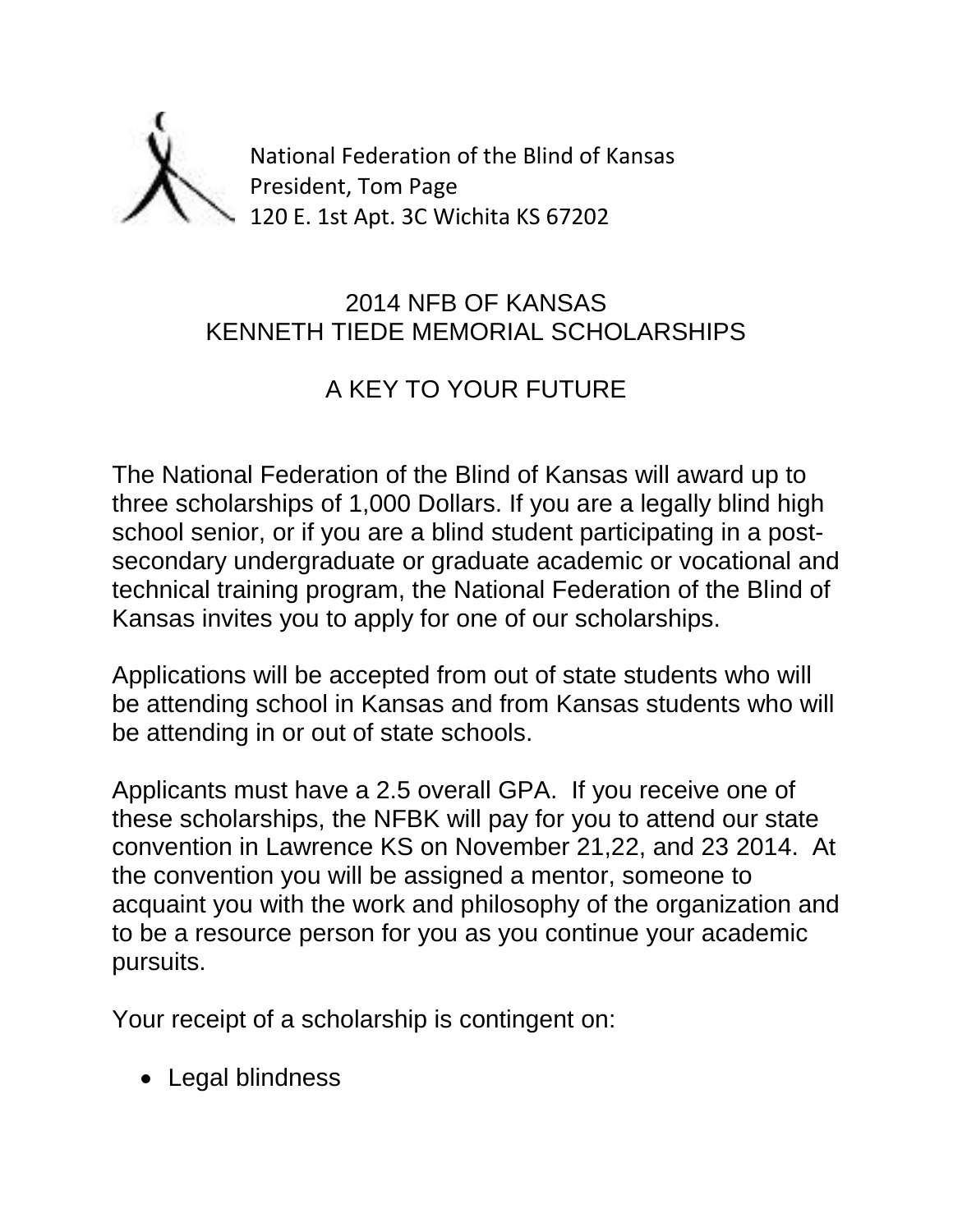- Academic merit
- Ability to attend our convention in Lawence KS on November 21,22, and 23 2014.

For complete details and requirements please review the attached application form. You may also contact Dianne Hemphill, NFBKS scholarship Chairperson, at 316-201-1323 or by e-mail at [diannehemphill@cox.n](mailto:dallashemphill@aol.com)et. You may also go to our web site [www.nfbks.org](http://www.nfbks.org/) for more information on the scholarship program and to meet past scholarship recipients.

Your completed application and all supporting materials must be received no later than June 30, 2014 at the address listed on the application form.

If you know of a blind student please pass along this information to them.

Thanks,

Tom Page President, National Federation of the Blind of Kansas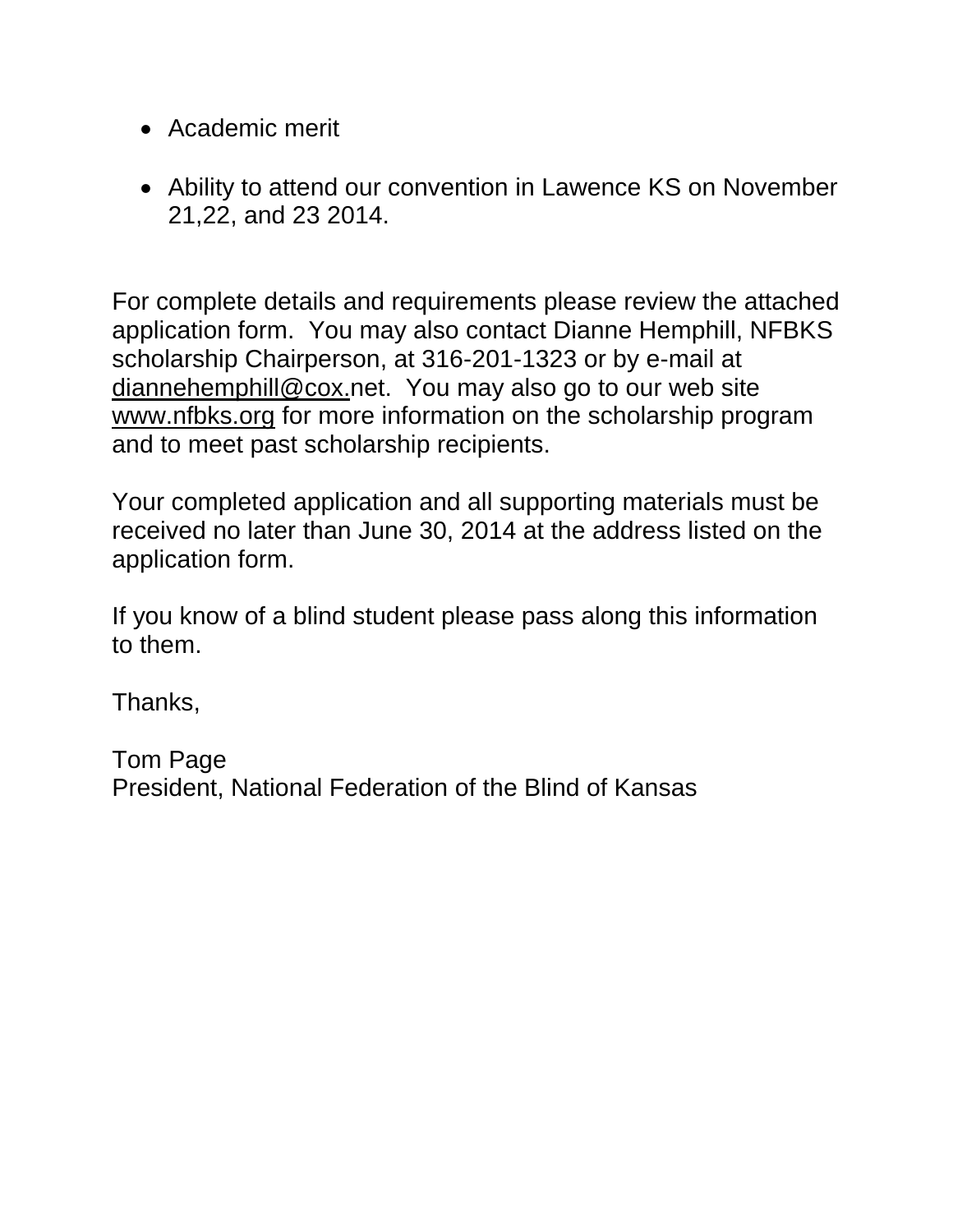

National Federation of the Blind of Kansas President Tom Page 120 E. 1<sup>st</sup> Apt. 3C Wichita KS 67202

#### 2014 NATIONAL FEDERATION OF the Blind of KANSAS KENNETH TIEDE MEMORIAL SCHOLARSHIPS APPLICATION FORM

ELIGIBILITY: STUDENTS MUST ANSWER YES FOR EACH CRITERION IN ORDER TO BE ELIGIBLE:

I CONFIRM THAT I AM LEGALLY BLIND IN BOTH EYES WITH BEST CORRECTION.

I LIVE IN KANSAS OR WILL BE ATTENDING A SCHOOL IN KANSAS THIS UPCOMING ACADEMIC YEAR.

MY GPA IS 2.5 OR BETTER.

IF CHOSEN FOR A SCHOLARSHIP I WILL ATTEND THE NFB OF KS STATE CONVENTION TO BE HELD NOVEMBER 21-23 OF 2014. (THE NFB OF KS WILL PAY FOR YOU TO ATTEND.)

IF CHOSEN FOR A SCHOLARSHIP I WILL AGREE TO PARTICIPATE IN THE NFB OF KANSAS MENTORING PROGRAM DURING THE SCHOLARSHIP YEAR.

I WILL COMPLETE AN INTERVIEW WITH AN NFB OF KANSAS DESIGNEE AND WILL CONTACT DIANNE HEMPHILL, NFB OF KS SCHOLARSHIP COMMITTEE CHAIR, TO MAKE AN APPOINTMENT FOR THIS INTERVIEW. (PLEASE MAKE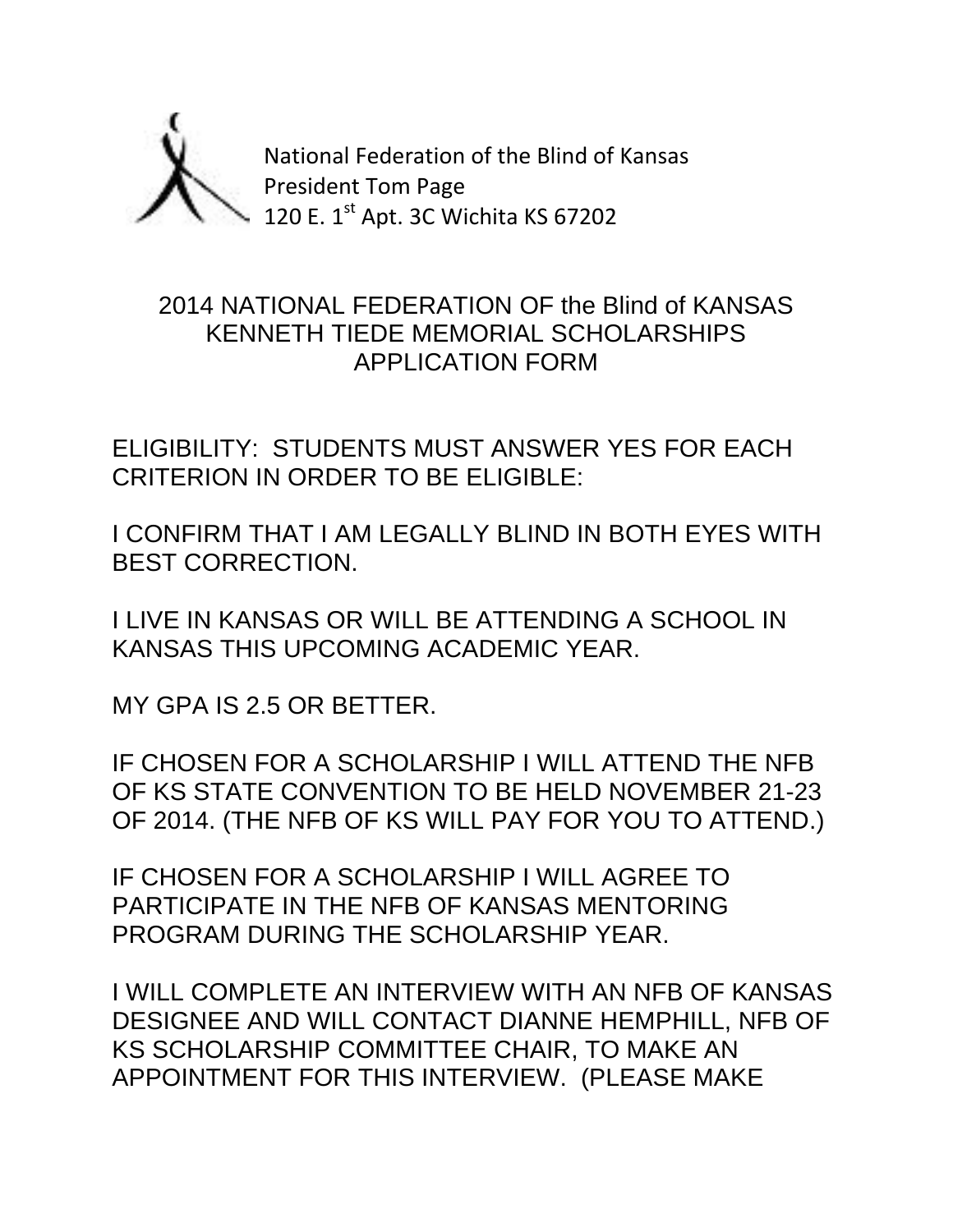CONTACT AS EARLY AS POSSIBLE TO ACCOMMODATE JUNE 30 DEADLINE.)

I WILL PROVIDE MY COMPLETED NFB OF KANSAS SCHOLARSHIP APPLICATION, A PHYSICIAN'S SIGNED EYE REPORT, CERTIFIED TRANSCRIPTS FROM EACH SCHOOL THAT I HAVE ATTENDED, LETTER OF RECOMMENDATION, AND MY ESSAY BY JUNE 30, 2014.

PROVIDE COMPLETE INFORMATION FOR EACH OF THE FOLLOWING:

NAME:

ADDRESS:

PHONE CONTACT HOME: CELL:

E-MAIL:

DATE OF BIRTH (MM/DD/YY)

HIGH SCHOOL GRADUATED FROM: YEAR GRADUATED: GPA:

WHAT SCHOOL WILL YOU ATTEND IN 2014-2015? (IF UNDECIDED AT PRESENT, SEND THE SCHOOL'S NAME AND ADDRESS TO US BEFORE THE JUNE 30 DEADLINE.

WHAT PROFESSION OR FIELD OF EMPLOYMENT DO YOU WISH TO ENTER WHEN YOUR SCHOOLING IS COMPLETED?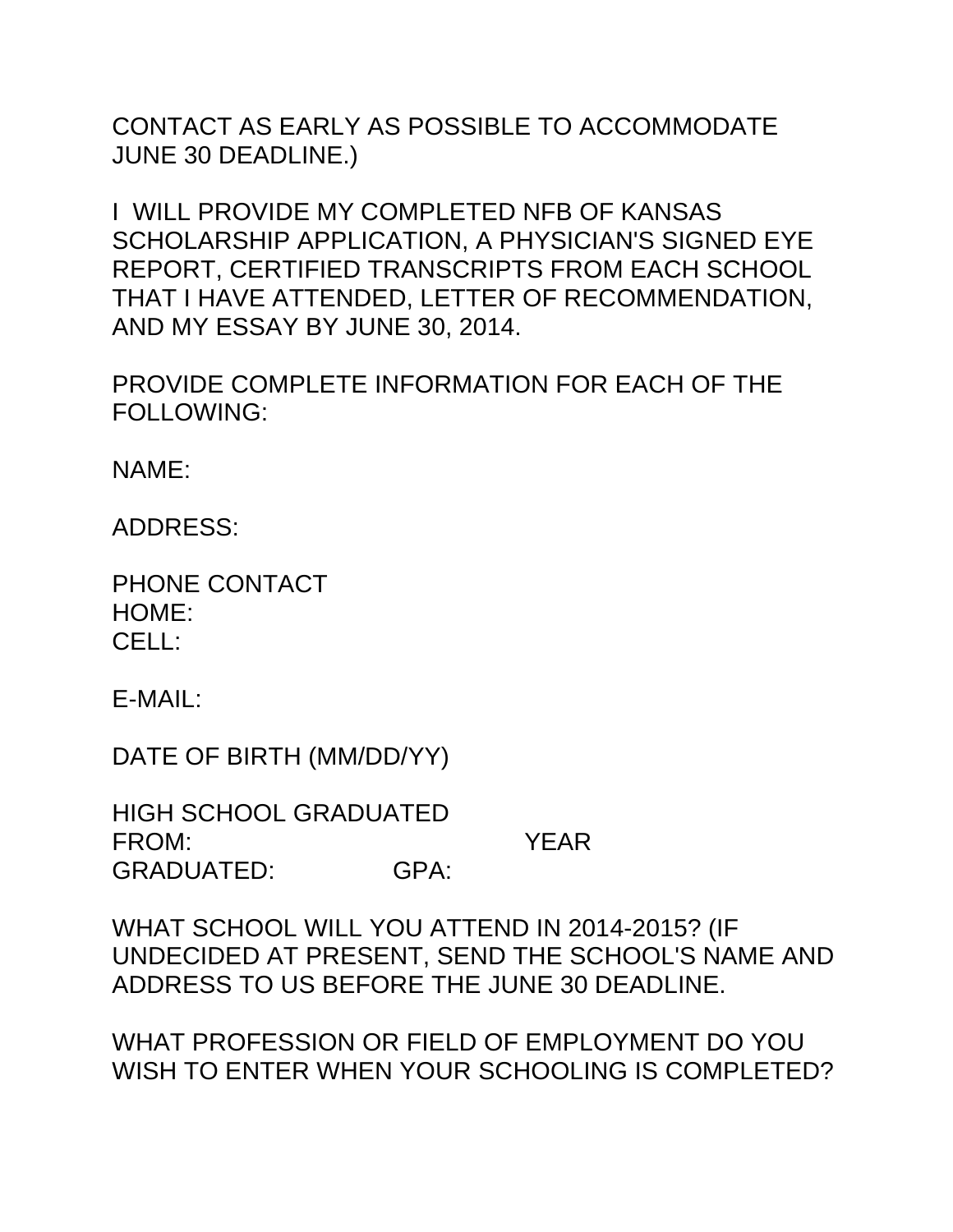LIST ALL POST SECONDARY INSTITUTIONS YOU HAVE ATTENDED WITH COMPLETE NAME AND ADDRESS: IF MORE THAN ONE LIST ON SEPARATE SHEET AND ATTACH.

THE ESSAY - PLEASE ANSWER THIS QUESTION:

WHAT WOULD YOU LIKE THE SCHOLARSHIP COMMITTEE TO KNOW ABOUT YOU?

PLEASE KEEP THIS BETWEEN 600 AND 1,000 WORDS. COMPLETE ON SEPARATE SHEET(S) AND ATTACH.

LETTER OF RECOMMENDATION - YOU MUST SUBMIT ONE LETTER IN SUPPORT OF YOUR SCHOLARSHIP APPLICATION FROM SOMEONE WHO KNOWS YOU AND WHO IS FAMILIAR WITH YOUR ACADEMIC PERFORMANCE.

CERTIFICATION STATEMENT:

BY SIGNING MY NAME BELOW, I CONFIRM THAT ALL OF THE INFORMATION PROVIDED ABOVE AND IN THE ACCOMPANYING DOCUMENTS IS TRUE AND CORRECT TO THE BEST OF MY KNOWLEDGE.

SIGNED\_\_\_\_\_\_\_\_\_\_\_\_\_\_\_\_\_\_\_\_\_\_\_\_\_\_\_\_\_\_\_\_\_\_\_\_\_\_\_\_\_

 $\Box$ 

COMPLETED APPLICATION FORM AND ALL REQUIRED SUPPORTING DOCUMENTS MUST BE RECEIVED BY DIANNE HEMPHILL, 600 BEL RUE, DERBY, KS 67037 NO LATER THAN June 30, 2014. E-MAIL APPLICATIONS SHOULD BE SUBMITTED IN MS WORD AND SENT TO [diannehemphill@cox,net](mailto:diannehemphill@cox.) .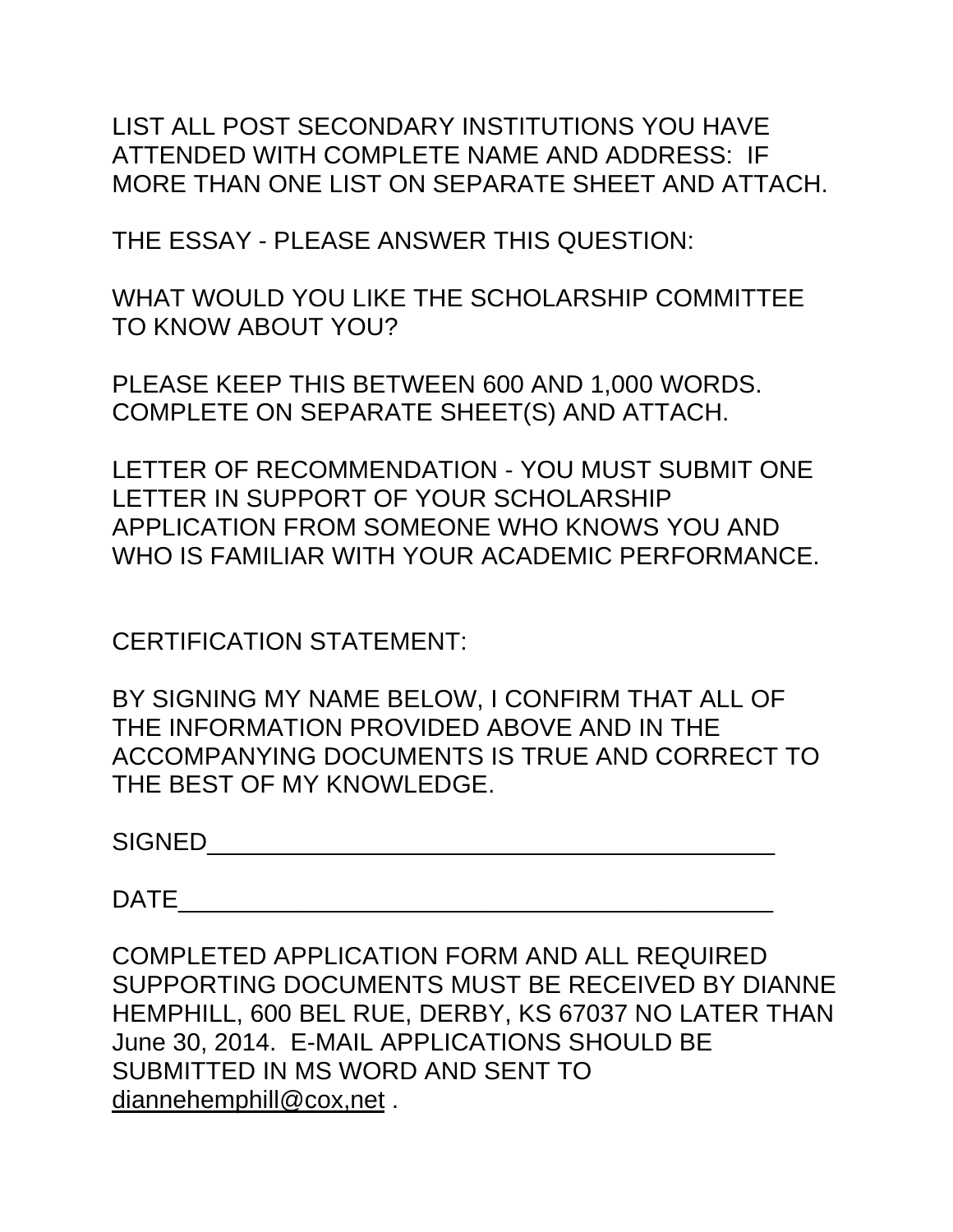THOSE SELECTED TO RECEIVE A SCHOLARSHIP WILL BE NOTIFIED OF THE AWARD NO LATER THAN SEPTEMBER 1, 2014.

THIS FORM MAY NOT BE USED TO APPLY FOR AN NFB NATIONAL LEVEL SCHOLARSHIP

FOR INFORMATION ON THE 2015 NFB NATIONAL SCHOLARSHIP PROGRAM PLEASE VISIT www.nfb.org/scholarships.